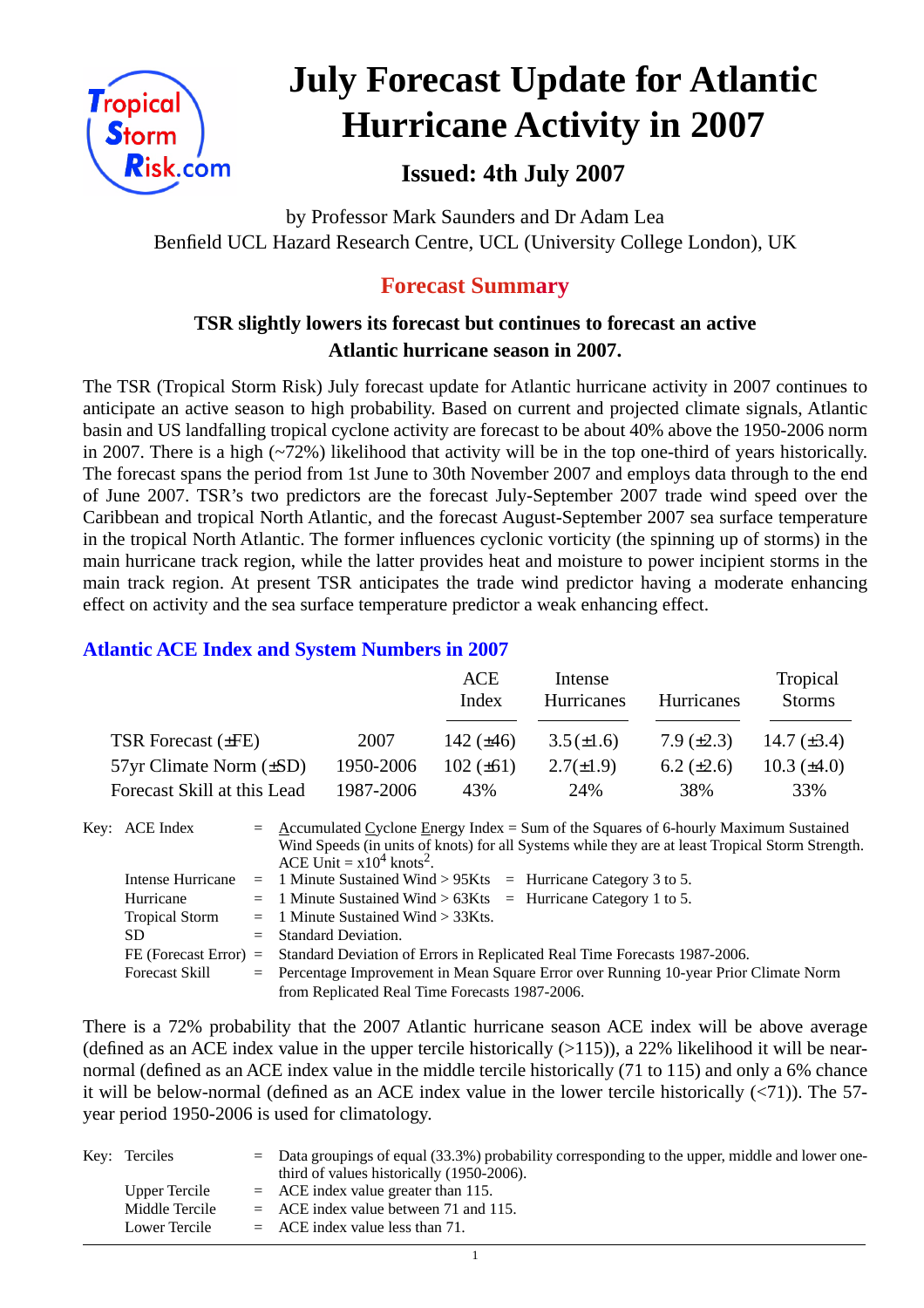#### **ACE Index & Numbers Forming in the MDR, Caribbean Sea and Gulf of Mexico in 2007**

|                                |           | ACE<br>Index   | Intense<br>Hurricanes | Hurricanes      | Tropical<br><b>Storms</b> |
|--------------------------------|-----------|----------------|-----------------------|-----------------|---------------------------|
| <b>TSR Forecast (±FE)</b>      | 2007      | 115 $(\pm 46)$ | $3.2(\pm 1.4)$        | 5.6 $(\pm 1.8)$ | $9.8 (\pm 2.3)$           |
| $57yr$ Climate Norm $(\pm SD)$ | 1950-2006 | 79 $(\pm 59)$  | $2.3 (\pm 1.8)$       | 4.3 $(\pm 2.5)$ | $7.0 (\pm 3.3)$           |
| Forecast Skill at this Lead    | 1987-2006 | 43%            | 36%                   | 55%             | 58%                       |

The Atlantic hurricane Main Development Region (MDR) is the region  $10^{\circ}N$  -  $20^{\circ}N$ ,  $20^{\circ}W$  -  $60^{\circ}W$ between the Cape Verde Islands and the Caribbean Lesser Antilles. A storm is defined as having formed within this region if it reached at least tropical depression status while in the area.

There is a 70% probability that in 2007 the MDR, Caribbean Sea and Gulf of Mexico ACE index will be above average (defined as an ACE index value in the upper tercile historically (>91)), a 25% likelihood it will be near-normal (defined as an ACE index value in the middle tercile historically (40 to 91) and only a 5% chance it will be below-normal (defined as an ACE index value in the lower tercile historically (<40)). The 57-year period 1950-2006 is used for climatology.

#### **USA Landfalling ACE Index and Numbers in 2007**

|                                        |      | ACE<br>Index      | <b>Hurricanes</b> | Tropical<br><b>Storms</b> |
|----------------------------------------|------|-------------------|-------------------|---------------------------|
| TSR Forecast (±FE)                     | 2007 | $3.6 (\pm 1.6)$   | $2.0 (\pm 1.3)$   | 4.3 $(\pm 1.9)$           |
| 57yr Climate Norm $(\pm SD)$ 1950-2006 |      | $2.4 \ (\pm 2.2)$ | $1.5 \ (\pm 1.3)$ | 3.1 $(\pm 2.0)$           |
| Forecast Skill at this Lead 1987-2006  |      | 27%               | 25%               | 11%                       |

| Key: ACE Index           | $=$ Accumulated Cyclone Energy Index = Sum of the Squares of hourly Maximum       |
|--------------------------|-----------------------------------------------------------------------------------|
|                          | Sustained Wind Speeds (in units of knots) for all Systems while they are at least |
|                          | Tropical Storm Strength and over the USA Mainland (reduced by a factor of 6).     |
|                          | ACE Unit = $x10^4$ knots <sup>2</sup> .                                           |
| Landfall Strike Category | = Maximum 1 Minute Sustained Wind of Storm Directly Striking Land.                |
| USA Mainland             | $=$ Brownsville (Texas) to Maine.                                                 |

USA landfalling intense hurricanes are not forecast since we have no skill at any lead.

There is a 73% probability that in 2007 the USA landfalling ACE index will be above average (defined as a USA ACE index value in the upper tercile historically (>2.57)), a 20% likelihood it will be near-normal (defined as a USA ACE index value in the middle tercile historically (1.12 to 2.57) and only a 7% chance it will be below-normal (defined as a USA ACE index value in the lower tercile historically (<1.12)). The 57-year period 1950-2006 is used for climatology.

#### **Caribbean Lesser Antilles Landfalling Numbers in 2007**

|                                |           | ACE<br>Index    | Intense<br>Hurricanes | Hurricanes      | Tropical<br><b>Storms</b> |
|--------------------------------|-----------|-----------------|-----------------------|-----------------|---------------------------|
| <b>TSR Forecast (±FE)</b>      | 2007      | $2.0 (\pm 2.1)$ | $0.4~(\pm 0.4)$       | $0.6 (\pm 0.6)$ | $1.5 (\pm 1.0)$           |
| $57yr$ Climate Norm $(\pm SD)$ | 1950-2006 | 1.4 $(\pm 2.0)$ | $0.2 \ (\pm 0.5)$     | $0.4~(\pm 0.7)$ | 1.1 $(\pm 1.0)$           |
| Forecast Skill at this Lead    | 1987-2006 | 19%             | 23%                   | 29%             | 12%                       |
|                                |           |                 |                       |                 |                           |

| Key: ACE Index           | $=$ Accumulated Cyclone Energy Index = Sum of the Squares of hourly Maximum<br>Sustained Wind Speeds (in units of knots) for all Systems while they are at least<br>Tropical Storm Strength and within the boxed region (10°N-18°N,60°W-63°W)<br>(reduced by a factor of 6). ACE Unit = $x10^4$ knots <sup>2</sup> . |
|--------------------------|----------------------------------------------------------------------------------------------------------------------------------------------------------------------------------------------------------------------------------------------------------------------------------------------------------------------|
| Landfall Strike Category | $=$ Maximum 1 Minute Sustained Wind of Storm Directly Striking Land.                                                                                                                                                                                                                                                 |
| <b>Lesser Antilles</b>   | $=$ Island Arc from Anguilla to Trinidad Inclusive.                                                                                                                                                                                                                                                                  |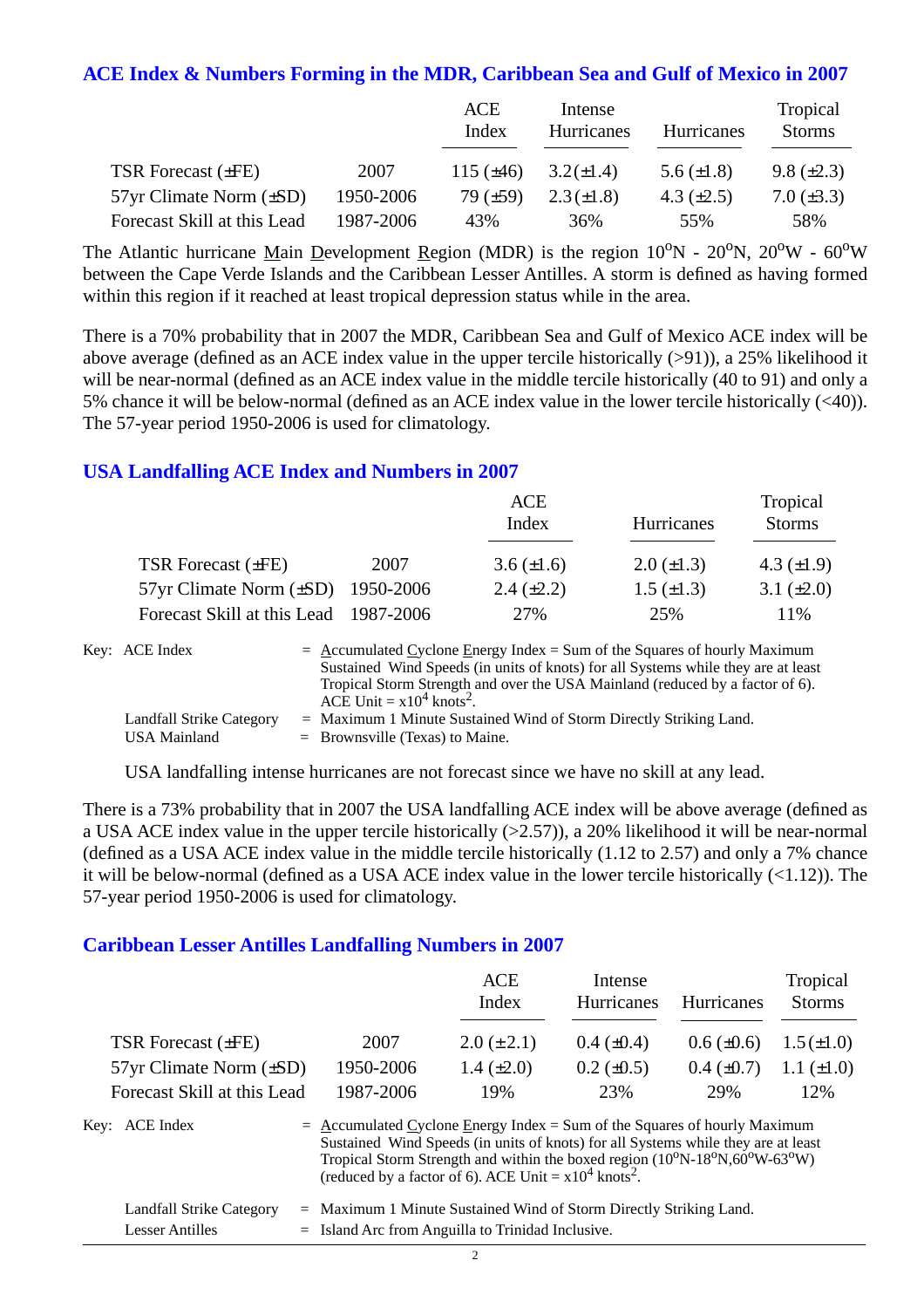#### **Key Predictors for 2007**

The key factors behind the TSR forecast for an above-average hurricane season in 2007 are the anticipated moderate enhancing effect of July-September forecast trade winds at 925mb height over the Caribbean Sea and tropical North Atlantic region (7.5 $\rm ^{O}N$  - 17.5 $\rm ^{O}N$ , 30 $\rm ^{O}W$  - 100 $\rm ^{O}W$ ), and weak enhancing effect of August-September forecast sea surface temperature for the Atlantic MDR ( $10^{\rm o}{\rm N}$  -  $20^{\rm o}{\rm N},\ 20^{\rm o}{\rm W}$  - $60^{\circ}$ W). The current forecasts for these predictors are  $0.45 \pm 0.47$  ms<sup>-1</sup> (down from last month's value of 0.66 $\pm$ 0.47 ms<sup>-1</sup>) weaker than normal (1977-2006 climatology) and 0.11 $\pm$ 0.17<sup>o</sup>C (similar to last month's value of  $0.13\pm0.22^{\circ}$ C) warmer than normal (1977-2006 climatology). The forecast skills (assessed for the period 1987-2006) for these predictors at this lead are 59% and 56% respectively. The main reason for the forecast for hurricane activity in 2007 falling from 55% above-norm (June forecast) to 40% above-norm (July forecast) is the increased expectation since last month that trade winds will be stronger than thought previously in August-September.

#### **Further Information and Next Forecast**

Further information about TSR forecasts, verifications and hindcast skill as a function of lead time may be obtained from the TSR web site *http://tropicalstormrisk.com*. The final TSR monthly forecast update for the 2007 Atlantic hurricane season will be issued on the 6th August 2007.

#### **Appendix - Predictions from Previous Month<sup>s</sup>**

| <b>Atlantic ACE Index and System Numbers 2007</b> |                     |                                    |                   |                              |                   |  |  |
|---------------------------------------------------|---------------------|------------------------------------|-------------------|------------------------------|-------------------|--|--|
|                                                   | <b>ACE</b><br>Index | Named<br>Tropical<br><b>Storms</b> | <b>Hurricanes</b> | Intense<br><b>Hurricanes</b> |                   |  |  |
| Average Number (±SD) (1950-2006)                  |                     | $102 (\pm 61)$                     | 10.3 $(\pm 4.0)$  | 6.2 $(\pm 2.6)$              | $2.7 (\pm 1.9)$   |  |  |
|                                                   | 4 Jul 2007          | 142 $(\pm 46)$                     | 14.7 $(\pm 3.4)$  | $7.9 (\pm 2.3)$              | 3.5 $(\pm 1.6)$   |  |  |
|                                                   | 4 Jun 2007          | $156 (\pm 48)$                     | $15.7 (\pm 3.4)$  | $8.6 (\pm 2.4)$              | $3.9 \ (\pm 1.5)$ |  |  |
|                                                   | 3 May 2007          | $166 (\pm 50)$                     | 16.1 $(\pm 3.8)$  | $8.9 \ (\pm 2.6)$            | 4.0 $(\pm 1.5)$   |  |  |
| TSR Forecasts (±FE)                               | 3 Apr 2007          | $173 (\pm 55)$                     | $16.7 (\pm 4.1)$  | $9.2 (\pm 2.7)$              | 4.2 $(\pm 1.7)$   |  |  |
|                                                   | 5 Mar 2007          | $177 (\pm 56)$                     | 16.7 $(\pm 4.3)$  | $9.4 (\pm 2.7)$              | 4.3 $(\pm 1.7)$   |  |  |
|                                                   | 5 Feb 2007          | $162 (\pm 57)$                     | 15.7 $(\pm 4.6)$  | $8.7 (\pm 2.9)$              | $3.9 \ (\pm 1.7)$ |  |  |
|                                                   | 3 Jan 2007          | 152 $(\pm 62)$                     | $15.0 (\pm 4.7)$  | $8.3 (\pm 3.0)$              | $3.7 (\pm 1.8)$   |  |  |
|                                                   | 7 Dec 2006          | 162 $(\pm 60)$                     | $15.7 (\pm 4.5)$  | $8.5 (\pm 2.8)$              | 3.9 $(\pm 1.8)$   |  |  |
|                                                   | 31 May 2007         | 170                                | 17                | 9                            | 5                 |  |  |
| <b>Gray Forecasts</b>                             | 3 Apr 2007          | 170                                | 17                | 9                            | 5                 |  |  |
|                                                   | 8 Dec 2006          | 130                                | 14                | 7                            | 3                 |  |  |
| <b>NOAA</b> Forecast                              | 22 May 2007         | 109-184                            | $13 - 17$         | $7-10$                       | $3 - 5$           |  |  |
| Met Office Forecast                               | 19 Jun 2007         |                                    | 12 $(\pm 3)$      |                              |                   |  |  |

#### **1. Atlantic ACE Index and System Numbers**